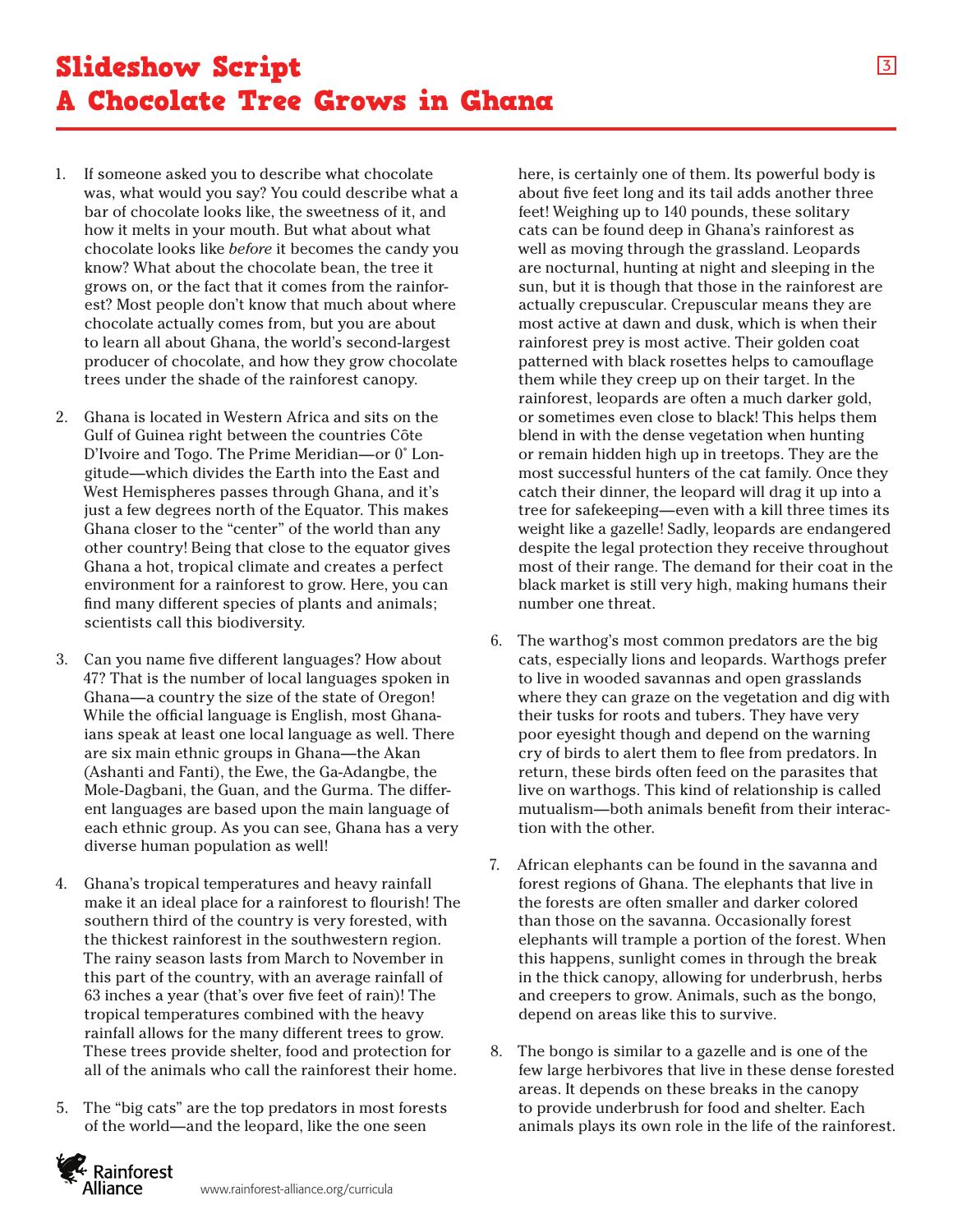If there were no longer forest elephants, the bongo would suffer too. Without the bongo, the leopard would lose one of its food sources and also be in danger. There is a balance within a rainforest where each species contributes to the life of another. We need to protect these forests and preserve this balance before it's too late!

- 9. In the evergreen and semi-deciduous forests of southern Ghana there are many tall prominent trees, such as the silk cotton tree on this slide. Many valuable woods come from these African forests. Have you ever heard of mahogany or ebony? Both of these are trees found throughout southern Ghana along with the wawa, odum and kola trees. In northern Ghana, dotted throughout the savanna, you can find acacia, shea trees and the great baobob tree. Shea butter, which is commonly used in lotions, is made from the shea nut. The trees found in Ghana are used for food, shelter and medicinal purposes. Some, such as the silk cotton tree, are even used to make clothes! They provide shelter and food for many of the animals as well. As these valuable trees are cut down to be sold for timber, both the animals and the people surrounding those trees feel the loss.
- 10. These forest are also a source of food for Ghanaians. Can you imagine walking in your backyard and being able to pick a mango or banana? Here the people depend on the forest to do just that. You can find papaya, coconut, plantains, yams, pineapple and much more throughout Ghana's forests. Families harvest fruit and vegetables to feed themselves and to sell at roadside stands and markets.
- 11. The majority of meals in Ghana are stews or soups, usually made with onions, chili peppers and tomatoes. Fufu (seen here) is a very common dish in Ghana. It is made by pounding boiled cassava (a starchy root vegetable also known as yucca or manioc) and yams until they form a dough-like consistency. Then it is dipped into the soup and used like bread to soak up the soup. For dessert or a snack, kelewele is a common treat. Called hot plantain crisps in English, kelewele is sliced or cubed plantains that are seasoned with ginger, cayenne pepper and salt, then fried lightly in palm oil.
- 12. Cocoa trees are originally from the tropical rainforests of Central America and northern South America. However, the cocoa tree was brought to West Africa in the late 1800s. The tree flourished in West Africa's

rich tropical rainforest and the Côte d'Ivoire and Ghana are now the top two cocoa producers in the world!

- 13. A majority of Ghana's rich forested land has been cleared; in fact, as much as 93 percent has been cut down! Sometimes the land is cleared for valuable trees that grow in the forest of Ghana, like mahogany and ebony. Mahogany is often used to make furniture, while ebony is used to make decorative figurines. Ebony is also traditionally used to make the black keys on a piano, as well as the black pieces in a chess set. Land is also cleared to plant oranges, bananas, and other cash crops. While many need the money gained from clearing land to support their family, there are alternatives to cutting down the forest. After all, the forest provides these communities with much more than just timber. What are some of the other things the forest provides?
- 14. Cacao trees are meant to grow in the shade of taller trees within a rainforest. This means that farmers are able to support their family and still preserve the forest around them! By growing cocoa under the shade of taller trees, Ghanaians will be able to save what's left of their rainforest. They will still be able to obtain food, fuel and medicine from the forest, while protecting the many plants and animals that live there.
- 15. The main cocoa harvesting season is from September to December. The farmers know when the pods are ready to be collected because they change from green to a dark yellow or orange color. Since most of the cocoa grown in Ghana comes from small farms less than three hectares big (approximately six American football fields), farmers depend on family, friends and neighbors to assist in the harvest. Yellow pods have to be carefully cut down from high branches using a knife attached to a long pole, while avoiding the nearby flowers and buds. Each cacao tree produces only 20–30 pods a year. Each pod contains 20–40 beans, and it takes 400 beans to make a pound of chocolate! That means each tree produces only 1–3 pounds of chocolate a year.
- 16. After the pods are collected, they are cracked in half and the seeds are removed. At first the seeds are wet and covered in a white pulp. They are spread out on plantain leaves on the ground and then covered up by more plantain leaves. This process—called fermentation—drains the white pulp away and helps